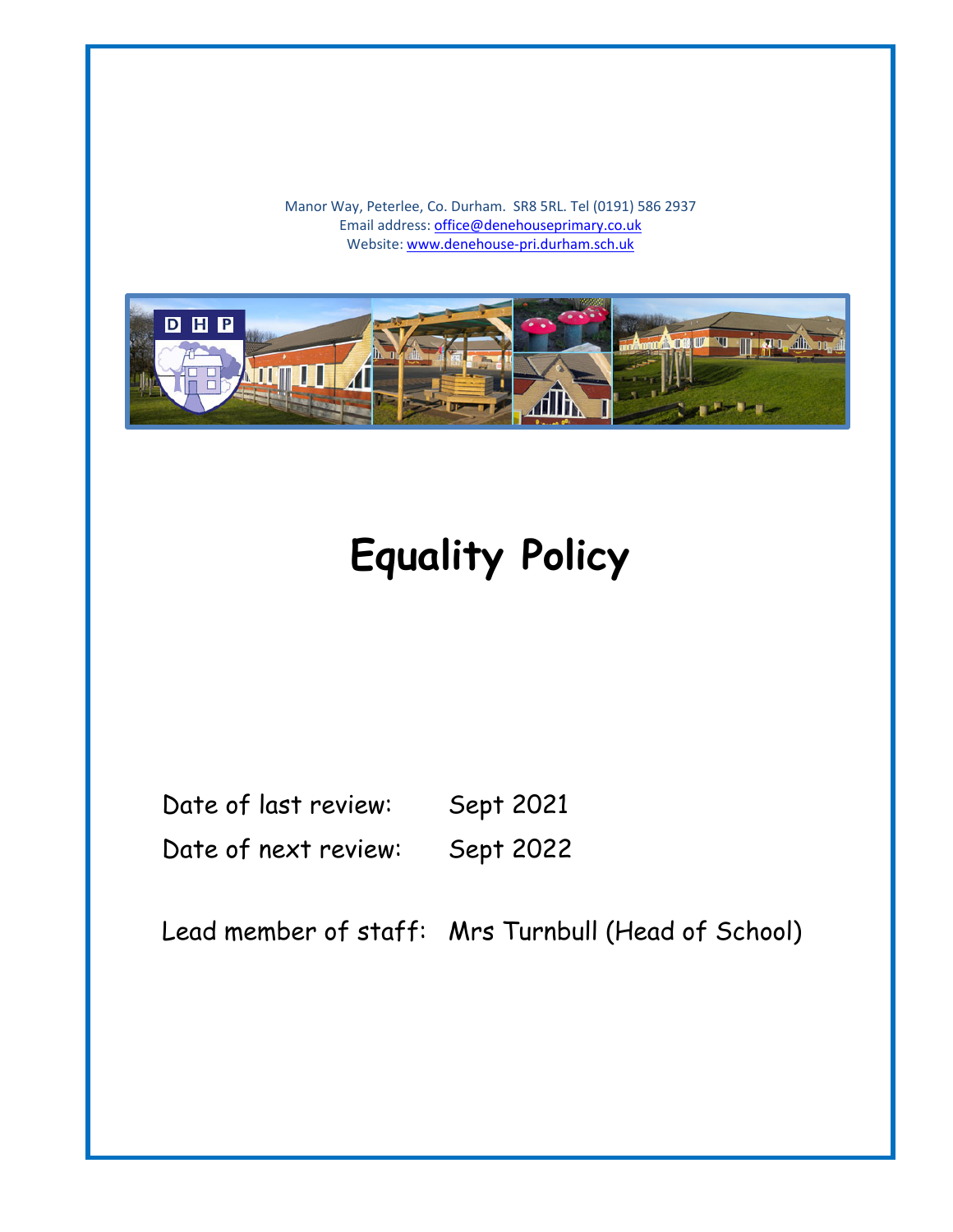Our school code uses the Equality Act 2010: To treat everyone Equally and Fairly regardless of:

- Age
- Disability
- Gender
- Gender Identity
- Race and Nationality
- Religion or belief
- Pregnancy
- Marriage
- Sexual Orientation

We will adhere to the legal definitions of these protected characteristics as set out by the Equality and Human Rights Commission (EHRC) code of practice.

We believe that all pupils have an equal right to develop and achieve their potential. Equality of opportunity underpins the school curriculum and the work of the school. Children at Dene House Primary School are treated as individuals with their own abilities, difficulties, attitudes, backgrounds and experiences.

The Education Reform Act entitles all pupils in school to a National Curriculum, which is balanced and broad. The National Curriculum includes cross - curricular dimensions such as equal opportunities for boys/girls, multicultural education and special educational needs.

Wherever possible the curriculum will develop children's knowledge and understanding of different beliefs, cultures and needs.

At Dene House Primary School, we aim for an atmosphere of trust and respect among children as well as between teachers and children. Through work on British values, we teach the children how we treat each other and, more importantly, how we learn to respect one another and ourselves as citizens of the world. One of our key non-negotiables for behaviour is that we 'Respect everyone.'

# **Equality and the Law**:

Our school will ensure it does not unlawfully discriminate against its students, prospective students, staff, job applicants or parents in the performance of its duties.

The school recognises that discrimination can take many forms: direct, indirect, that arising from disability including failure to make reasonable adjustments, harassment and victimisation.

# **Aims of the policy**:

To ensure that:

- Every individual within the school achieves their full potential and has equal opportunities;
- Every child is given access to the best possible level of education and achievement appropriate to their age and ability, through appropriate levels of challenge;
- Staff, parents and children are all informed of the school aims to ensure a continuity of approach throughout the school;
- Any form of prejudice is recognised and challenged to build positive attitudes to difference;
- Understanding and mutual respect of all children, regardless of differences, is promoted;
- Contributions from various cultures are included and acknowledged in the planning and teaching of the full range of National Curriculum subjects, resources and school displays;
- An awareness of the unfairness and injustice of stereotyping is raised;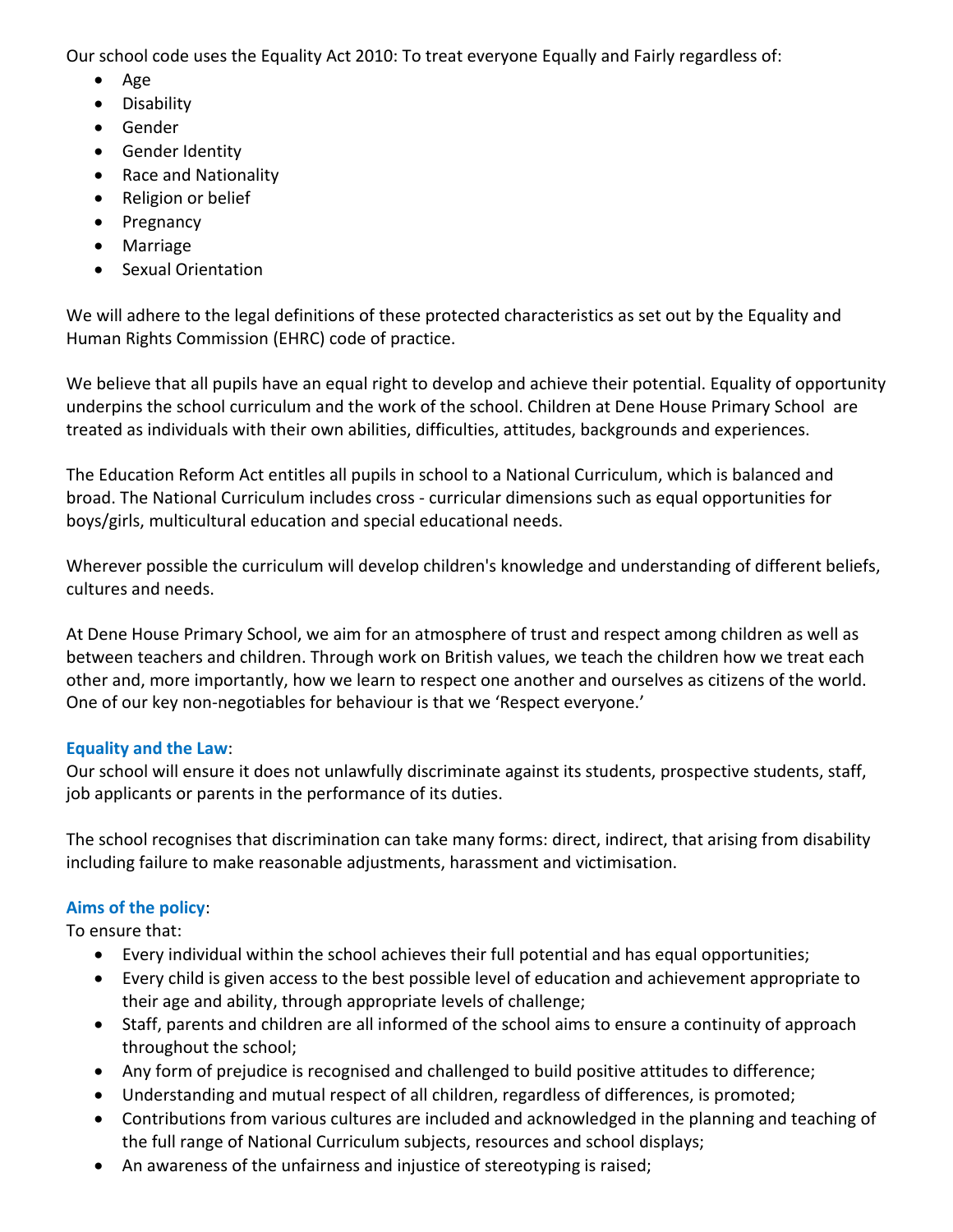- Any form of bullying including verbal, physical, homophobic, biphobic, transphobic and psychological bullying by any group or individuals is challenged and addressed in line with the Antibullying policy;
- When staff are dealing with behavioural incidents, they link back to the school value of 'respect' wherever possible;
- Racist, sexist, disablist and HBT incidents and bullying are recorded and monitored.

# **Children**:

It is the right of every child irrespective of age, race or nationality, religion or belief, disability, class, gender, sexual orientation, gender identity, special needs or ability to achieve their full potential. Each child should have access to an education, which will enable them to utilise their talents to the full and achieve their potential. We must develop children to become sensitive to, and aware of, ways in which equality of opportunity is denied and how this might affect them and others in society.

# **How will we ensure this happens?**

- Giving children time to talk in class discussions to give everyone opportunity to voice opinion and discuss how they are feeling – everyone has their voice heard;
- Providing a differentiated curriculum by developing classroom approaches that cater for individual differences but which do not make distinctions that have negative effects on children, their learning and development;
- Displays around school promoting positive equality issues;
- Providing an entitlement curriculum, which aims to offer the same balanced curriculum and learning experiences to all;
- Children encouraged to think about the exclusion of others and the negative effect it can have;
- Reminding the children of behaviour non-negotiables and reviewing these regularly with children through regular 'pupil voice' meetings
- Using assembly time to reinforce equal opportunity issues.
- Using targets and rewards for children to reinforce acceptable behaviour and attitudes and using resources such as 'Class Dojo' to inform parents;
- Ensuring that all children will have equal access to all resources.

# **Our Curriculum**:

- All children will have equal access to all aspects of the curriculum and school life. We will need to monitor our practices to achieve this. Children should be given the opportunity:
- To make choices without rejecting any as being inappropriate, e.g. sport, monitor jobs;
- To gain self-worth and self-confidence, freeing them to develop a sense of who they are and what they want;
- Develop independence and a range of 'life skills' to aid them in their future endeavours;
- To have equal educational experiences, for example trips and working with external visitors

### **Resources**:

- Books, work cards, equipment and other resources will be checked regularly through Work Scrutiny and Book Looks to see that they are non-stereotyping;
- Children will be encouraged to learn to identify, discuss and challenge stereotypes if they are found in existing material;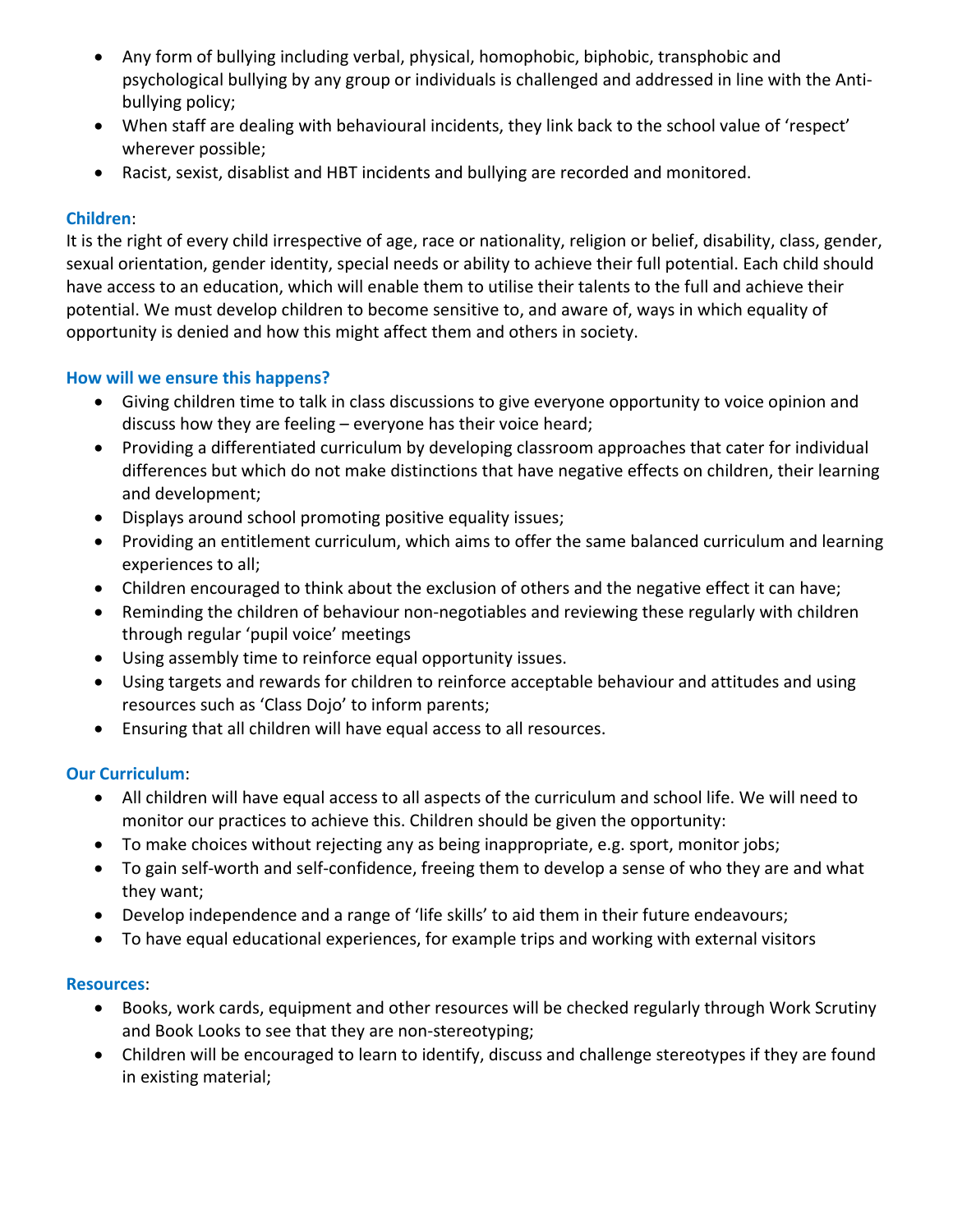### **Admissions and Exclusions**:

Our admissions arrangements are operated in conjunction with DCC and are fair and transparent, not discriminating on the protected characteristics or socio-economic factors.

Exclusions will always be based on the school's Behaviour Policy. We will closely monitor exclusions to avoid any potential adverse impact.

# **Staffing**:

The school is committed to the implementation of equal opportunities principles and the monitoring and active promotion of equality in all aspects of staffing;

- All staff appointments and promotions are made on the basis of merit and ability and in compliance with the law.
- A commitment to equal opportunities is included in the selection criteria for all posts.
- Teaching and support staff are encouraged to further their professional careers by attending courses suited to their posts.

# **Employer Duties**:

As an employer, we need to ensure that we eliminate discrimination, victimisation and harassment in our employment practice and advance equality across all groups within our workforce.

Equality aspects such as age, gender, race, disability, sexual orientation, gender identity, marriage status, pregnancy, religion and belief are considered when appointing staff, assigning additional responsibilities and re-evaluating staffing structures, to ensure all decisions are free from discrimination. Actions to ensure that this is met, include:

- Monitoring recruitment and retention including bullying and harassment of staff;
- Continued professional development for all staff;
- SLT support to ensure equality of opportunity for all.

### **Role of the Governors**:

- Agree the Equal Opportunities policy and ensure it is implemented;
- Ensure all appointments are made by giving due regard to this policy so that nobody is discriminated against;
- Welcome all applications to the school, whatever a child's background, ability, age, race, gender, sexual orientation, religion, belief or gender identity.

### **Role of the Headteacher**:

- Implement the Equal Opportunities policy;
- Ensure all staff are aware of the policy, including staff new to the school;
- Ensure all appointments are made by giving due regard to this policy so that nobody is discriminated against;
- Treat all incidents of discrimination, bullying or unfair treatment with due seriousness.

### **Staff Responsibility**:

It is the responsibility of all staff to foster and facilitate this ideal by creating a welcoming environment for all children and staff. They will endeavour to establish an atmosphere within school which effectively reduces prejudice and raises self-esteem, so that all children can develop independence, freedom of choice and knowledge of their right to take on whatever roles they choose, no matter what their background, gender or ability.